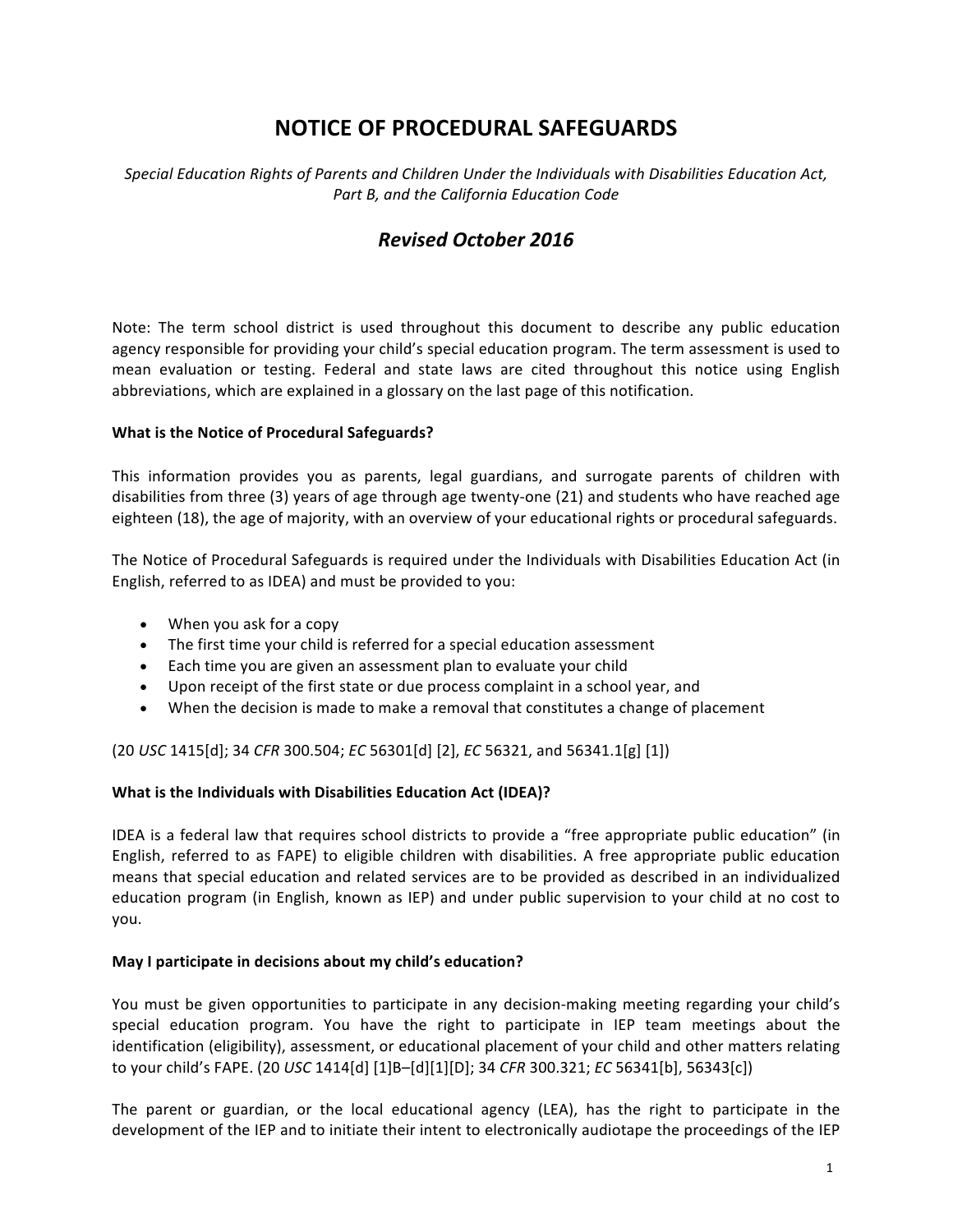team meetings. At least 24 hours prior to the meeting, the parent or guardian shall notify the members of the IEP team of their intent to record a meeting. If the parent or guardian does not consent to the LEA audiotape recording an IEP meeting, the meeting shall not be recorded on an audiotape recorder.

Your rights include information about the availability of FAPE, including all program options, and all available alternative programs, both public and nonpublic. (20 *USC* 1401[3], 1412[a][3]; 34 *CFR* 300.111; *EC* 56301, 56341.1[g][1], and 56506)

#### **Where can I get more help?**

When you have a concern about your child's education, it is important that you contact your child's teacher or administrator to talk about your child and any problems you see. Staff in your school district or special education local plan area (SELPA) may answer questions about your child's education, your rights, and procedural safeguards. Also, when you have a concern, this informal conversation often solves the problem and helps to maintain open communication.

You may also want to contact one of the California parent organizations (Family Empowerment Centers and Parent Training Institutes), which were developed to increase collaboration between parents and educators to improve the educational system. Contact information for these organizations is found on the CDE special education California Parent Organizations Web page.

Additional resources are listed at the end of this document to help you understand the procedural safeguards.

#### What if my child is deaf, hard of hearing, blind, visually impaired, or deaf-blind?

The State Special Schools provide services to students who are deaf, hard of hearing, blind, visually impaired, or deaf-blind at each of its three facilities: the California Schools for the Deaf in Fremont and Riverside and at the California School for the Blind in Fremont. Residential and day school programs are offered to students from infancy to age 21 at both State Schools for the Deaf. Such programs are offered to students aged five through 21 at the California School for the Blind. The State Special Schools also offer assessment services and technical assistance. For more information about the State Special Schools, please visit the California Department of Education (CDE), State Special Schools Web page, or ask for more information from the members of your child's IEP team.

## **Notice, Consent, Assessment, Surrogate Parent Appointment, and Access to Records**

#### *Prior Written Notice*

#### **When is a notice needed?**

This notice must be given when the school district proposes or refuses to initiate a change in the identification, assessment, or educational placement of your child with special needs or the provision of a free appropriate public education. (20 *USC* 1415[b][3] and (4), 1415[c][1], 1414[b][1]; 34 *CFR* 300.503; *EC* 56329 and 56506[a]) 

The school district must inform you about proposed evaluations of your child in a written notice or an assessment plan within fifteen (15) days of your written request for evaluation. The notice must be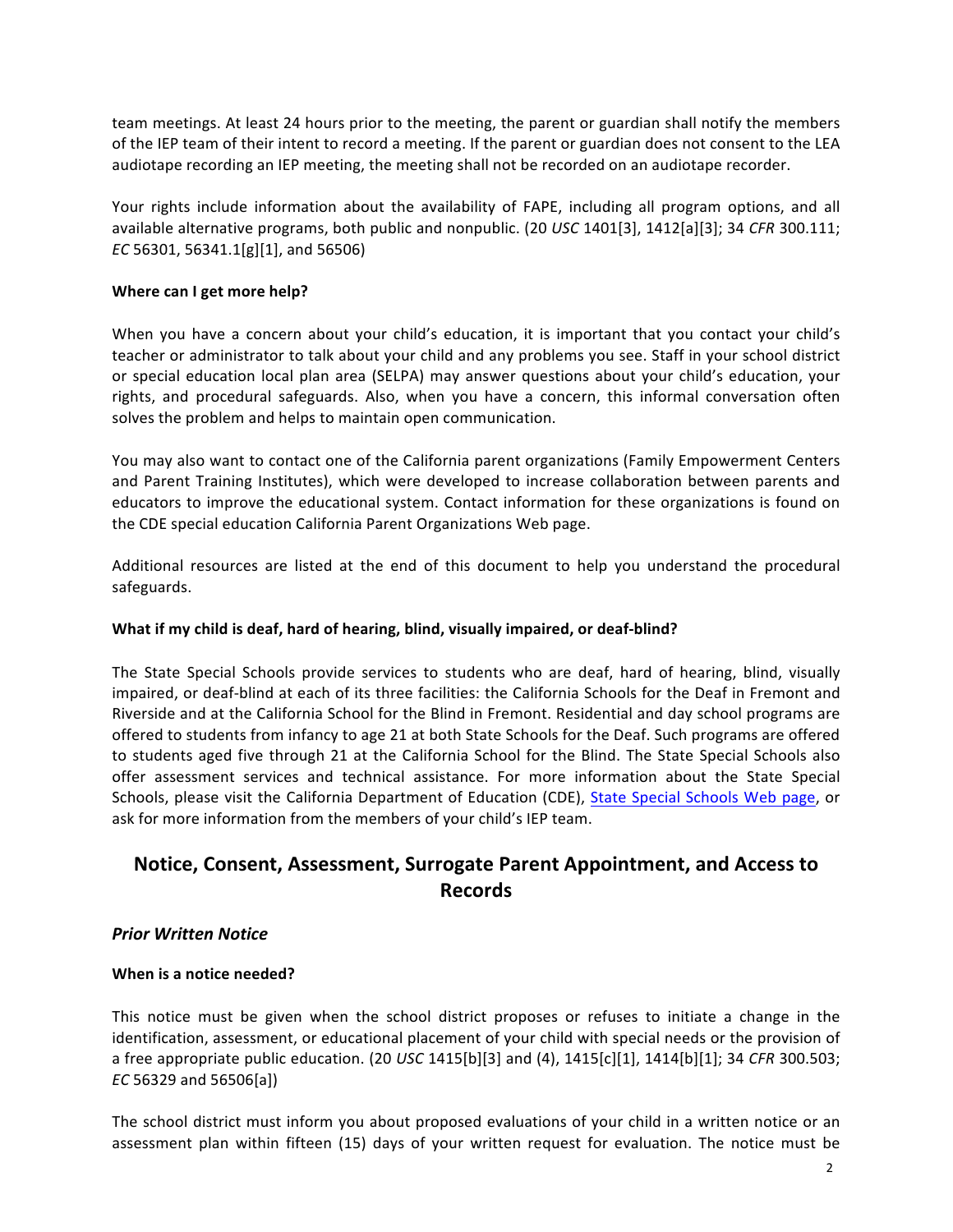understandable and in your native language or other mode of communication, unless it is clearly not feasible to do so. (34 *CFR* 300.304; *EC* 56321)

#### **What will the notice tell me?**

The Prior Written Notice must include the following:

- 1. A description of the actions proposed or refused by the school district
- 2. An explanation of why the action was proposed or refused
- 3. A description of each assessment procedure, record, or report the agency used as a basis for the action proposed or refused
- 4. A statement that parents of a child with a disability have protection under the procedural safeguards
- 5. Sources for parents to contact to obtain assistance in understanding the provisions of this part
- 6. A description of other options that the IEP team considered and the reasons those options were rejected; and
- 7. A description of any other factors relevant to the action proposed or refused. (20 USC 1415[b][3] and [4], 1415[c][1], 1414[b][1]; 34 CFR 300.503)

#### *Parental Consent*

#### When is my approval required for assessment?

You have the right to refer your child for special education services. You must give informed, written consent before your child's first special education assessment can proceed. The parent has at least fifteen (15) days from the receipt of the proposed assessment plan to arrive at a decision. The assessment may begin immediately upon receipt of the consent and must be completed and an IEP developed within sixty (60) days of your consent.

#### **When is my approval required for services?**

You must give informed, written consent before your school district can provide your child with special education and related services.

#### **What are the procedures when a parent does not provide consent?**

If you do not provide consent for an initial assessment or fail to respond to a request to provide the consent, the school district may pursue the initial assessment by utilizing due process procedures.

If you refuse to consent to the initiation of services, the school district must not provide special education and related services and shall not seek to provide services through due process procedures.

If you consent in writing to the special education and related services for your child but do not consent to all of the components of the IEP, those components of the program to which you have consented must be implemented without delay.

If the school district determines that the proposed special education program component to which you do not consent is necessary to provide a free appropriate public education to your child, a due process hearing must be initiated. If a due process hearing is held, the hearing decision shall be final and binding.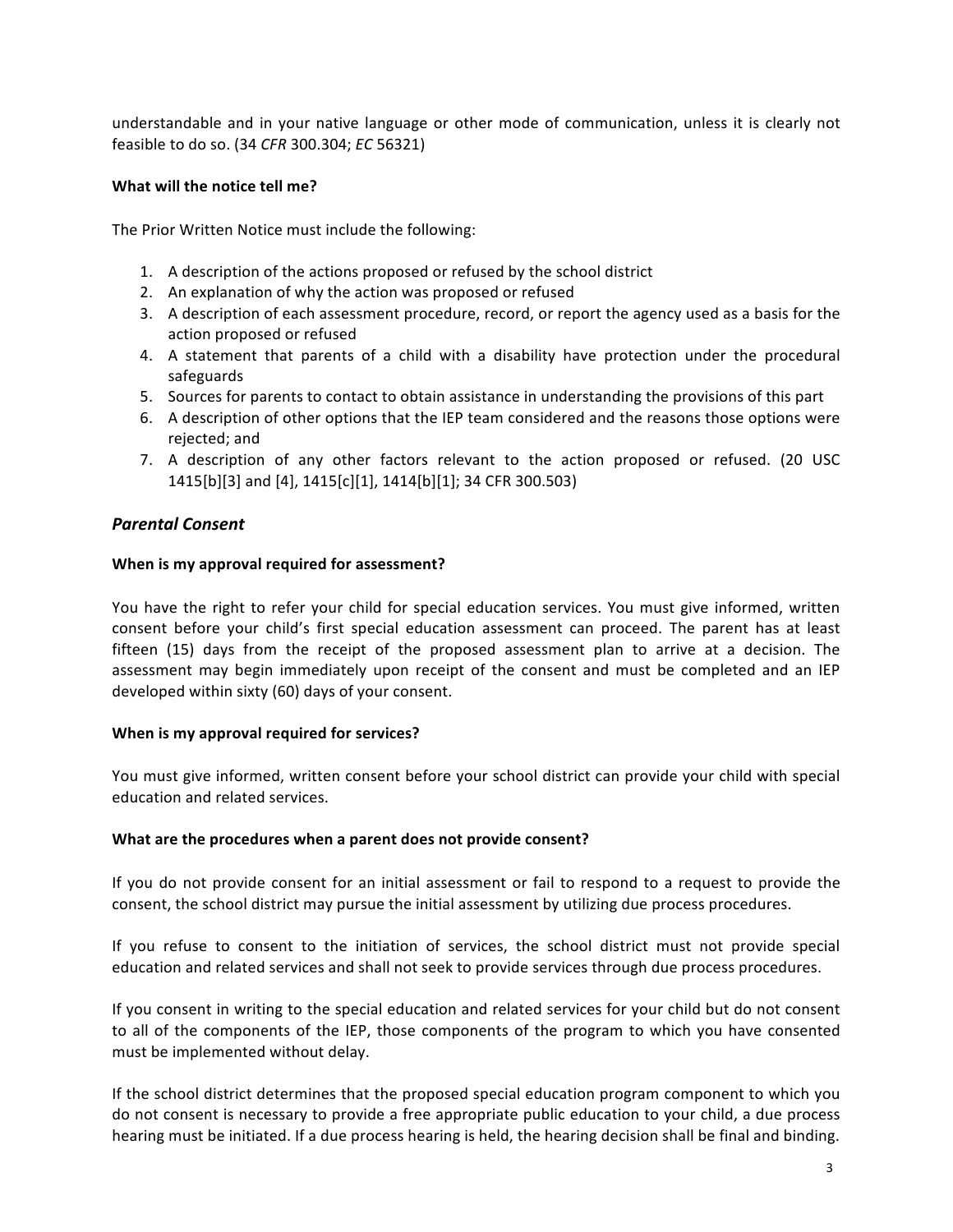In the case of reevaluations, the school district must document reasonable measures to obtain your consent. If you fail to respond, the school district may proceed with the reevaluation without your consent. (20 *USC* 1414[a][1][D] and 1414[c]; 34 *CFR* 300.300; *EC* 56506[e], 56321[c] and [d], and 56346).

#### **When may I revoke consent?**

If at any time subsequent to the initial provision of special education and related services, the parent of a child revokes consent in writing for the continued provision of special education and related services, the public agency:

- 1. May not continue to provide special education and related services to the child, but must provide prior written notice in accordance with 34 CFR Section 300.503 before ceasing such services
- 2. May not use the procedures in subpart E of Part 300 34 *CFR* (including the mediation procedures under 34 *CFR* Section 300.506 or the due process procedures under 34 *CFR* Sections 300.507 through 300.516) in order to obtain agreement or a ruling that the services may be provided to the child
- 3. Will not be considered to be in violation of the requirement to make a free appropriate public education (FAPE) available to the child because of the failure to provide the child with further special education and related services
- 4. Is not required to convene an IEP team meeting or develop an IEP under 34 CFR Sections 300.320 and 300.324 for the child for further provision of special education and related services

Please note, in accordance with 34 *CFR* Section 300.9 (c)(3), that if the parents revoke consent in writing for their child's receipt of special education services after the child is initially provided special education and related services, the public agency is not required to amend the child's education records to remove any references to the child's receipt of special education and related services because of the revocation of consent.

## **Surrogate Parent Appointment**

#### **What if a parent cannot be identified or located?**

School districts must ensure that an individual is assigned to act as a surrogate parent for the parents of a child with a disability when a parent cannot be identified and the school district cannot discover the whereabouts of a parent.

A surrogate parent may also be appointed if the child is an unaccompanied homeless youth, an adjudicated dependent or ward of the court under the state Welfare and Institution Code, and is referred to special education or already has an IEP. (20 *USC* 1415[b][2] ; 34 *CFR* 300.519; *EC* 56050; *GC* 7579.5 and 7579.6)

## *Nondiscriminatory Assessment*

#### How is my child assessed for special education services?

You have the right to have your child assessed in all areas of suspected disability. Materials and procedures used for assessment and placement must not be racially, culturally, or sexually discriminatory.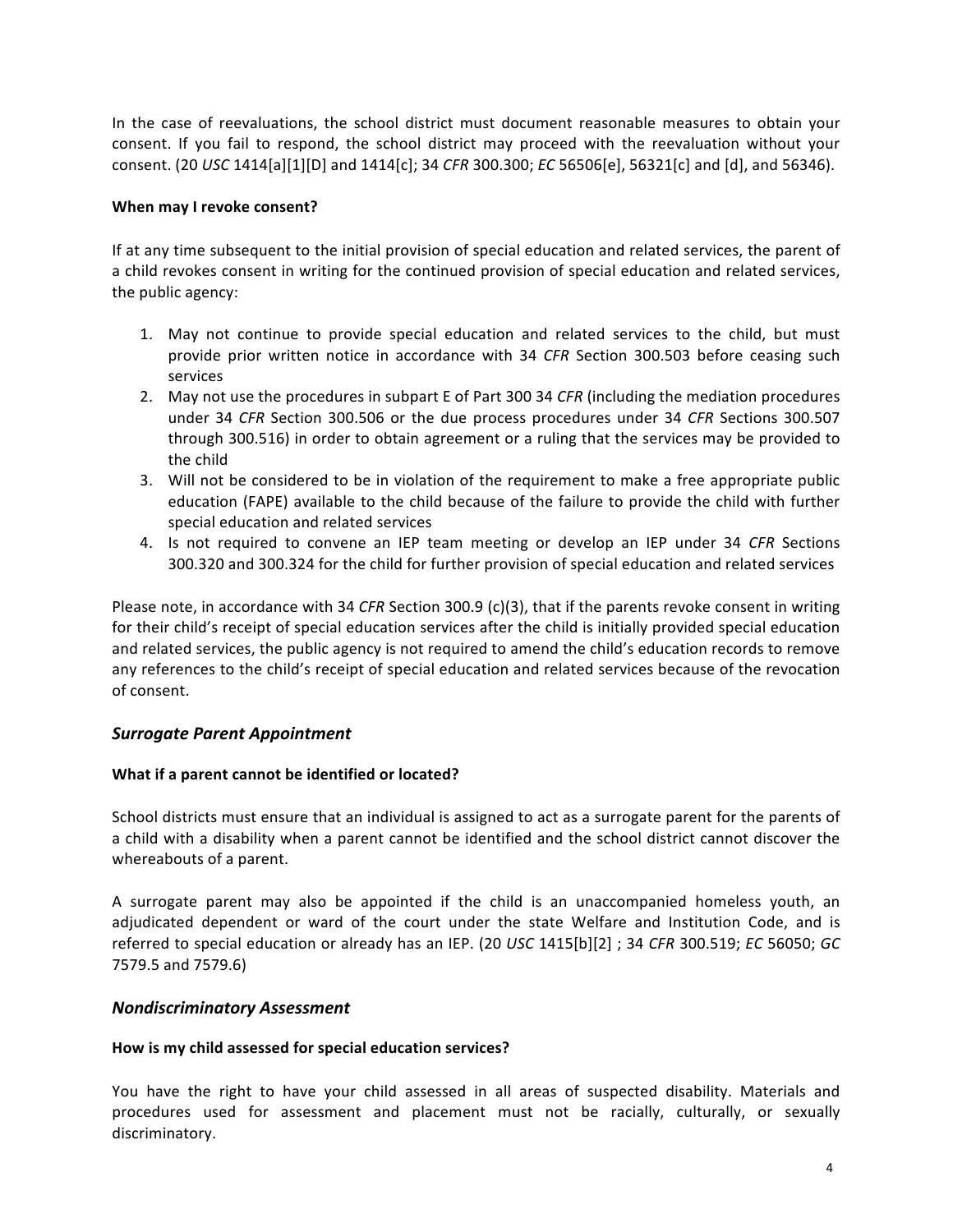Assessment materials must be provided and the test administered in your child's native language or mode of communication and in the form most likely to yield accurate information on what the child knows and can do academically, developmentally, and functionally, unless it is clearly not feasible to so provide or administer.

No single procedure can be the sole criterion for determining eligibility and developing FAPE for your child. (20 *USC* 1414[b][1]–[3], 1412[a][6][B]; 34 *CFR* 300.304; *EC* 56001[j] and 56320) 

## *Independent Educational Assessments*

#### May my child be tested independently at the district's expense?

If you disagree with the results of the assessment conducted by the school district, you have the right to ask for and obtain an independent educational assessment for your child from a person qualified to conduct the assessment at public expense.

The parent is entitled to only one independent educational evaluation at public expense each time the public agency conducts an evaluation with which the parent disagrees.

The school district must respond to your request for an independent educational assessment and provide you information about where to obtain an independent educational assessment.

If the school district believes that the district's assessment is appropriate and disagrees that an independent assessment is necessary, the school district must request a due process hearing to prove that its assessment was appropriate. If the district prevails, you still have the right to an independent assessment but not at public expense. The IEP team must consider independent assessments.

District assessment procedures allow in-class observation of students. If the school district observes your child in his or her classroom during an assessment, or if the school district would have been allowed to observe your child, an individual conducting an independent educational assessment must also be allowed to observe your child in the classroom.

If the school district proposes a new school setting for your child and an independent educational assessment is being conducted, the independent assessor must be allowed to first observe the proposed new setting. (20 *USC* 1415[b][1] and [d][2][A]; 34 *CFR* 300.502; *EC* 56329[b] and [c])

#### *Access to Educational Records*

#### **May I examine my child's educational records?**

You have a right to inspect and review all of your child's education records without unnecessary delay, including prior to a meeting about your child's IEP or before a due process hearing. The school district must provide you access to records and copies, if requested, within five (5) **business** days after the request has been made orally or in writing.  $(EC 49060, 56043[n], 56501[b][3],$  and 56504)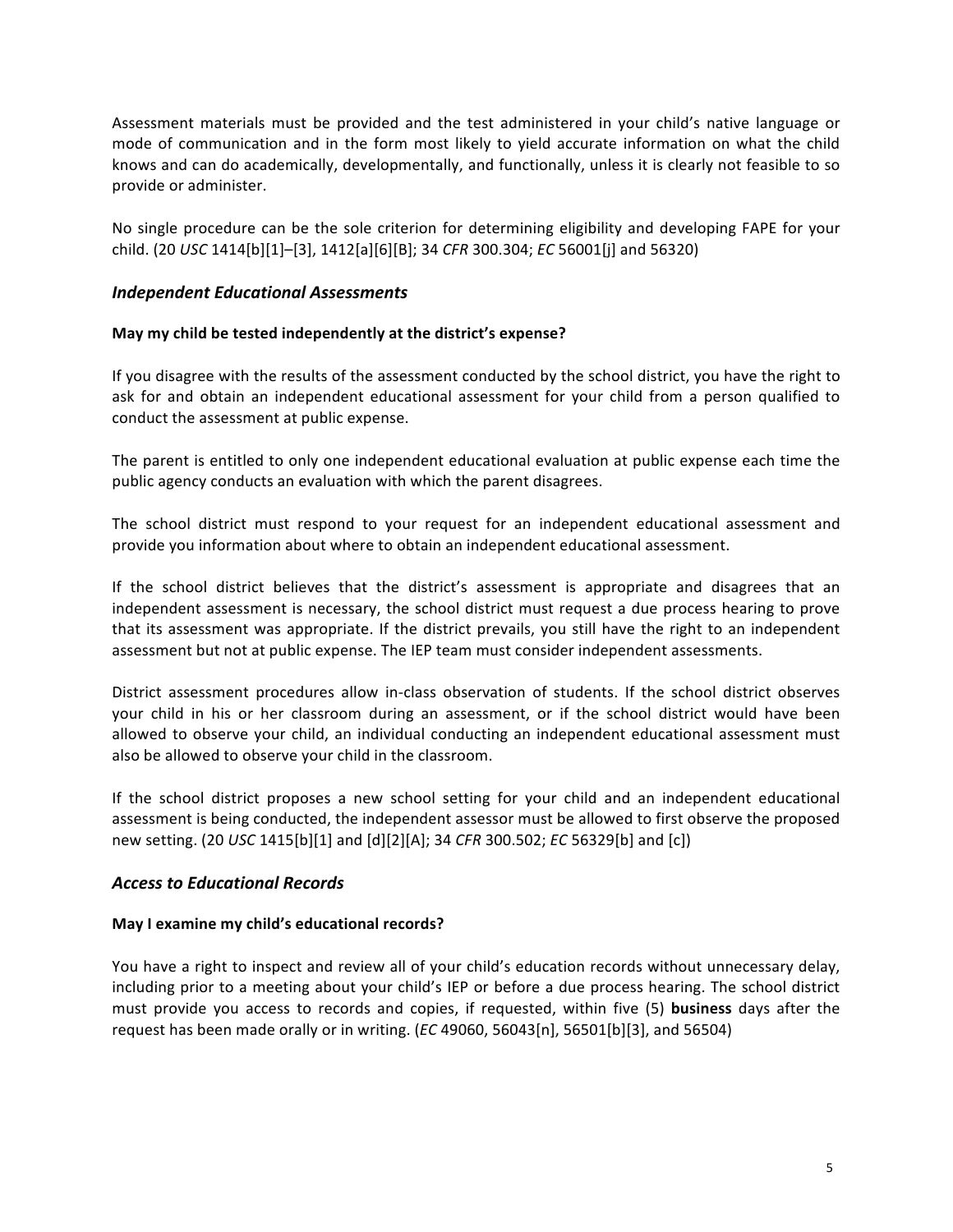# **How Disputes Are Resolved**

## *Due Process Hearing*

#### **When is a due process hearing available?**

You have the right to request an impartial due process hearing regarding the identification, assessment, and educational placement of your child or the provision of FAPE. The request for a due process hearing must be filed within two years from the date you knew or should have known about the alleged action that forms the basis of the due process complaint. (20 *USC* 1415[b][6]; 34 *CFR* 300.507; *EC* 56501 and 56505[l])

## *Mediation and Alternative Dispute Resolution*

#### **May I request mediation or an alternative way to resolve the dispute?**

A request for mediation may be made either before or after a request for a due process hearing is made.

You may ask the school district to resolve disputes through mediation or alternative dispute resolution (ADR), which is less adversarial than a due process hearing. The ADR and mediation are voluntary methods of resolving a dispute and may not be used to delay your right to a due process hearing.

#### **What is a pre-hearing mediation conference?**

You may seek resolution through mediation prior to filing a request for a due process hearing. The conference is an informal proceeding conducted in a nonadversarial manner to resolve issues relating to the identification, assessment, or educational placement of a child or to a FAPE.

At the prehearing mediation conference, the parent or the school district may be accompanied and advised by nonattorney representatives and may consult with an attorney prior to or following the conference. However, requesting or participating in a prehearing mediation conference is not a prerequisite to requesting a due process hearing.

All requests for a prehearing mediation conference shall be filed with the Superintendent. The party initiating a prehearing mediation conference by filing a written request with the Superintendent shall provide the other party to the mediation with a copy of the request at the same time the request is filed. 

The prehearing mediation conference shall be scheduled within fifteen  $(15)$  days of receipt by the Superintendent of the request for mediation and shall be completed within thirty (30) days after receipt of the request for mediation unless both parties agree to extend the time. If a resolution is reached, the parties shall execute a legally binding written agreement that sets forth the resolution. All discussions during the mediation process shall be confidential. All prehearing mediation conferences shall be scheduled in a timely manner and held at a time and place reasonably convenient to the parties. If the issues fail to be resolved to the satisfaction of all parties, the party who requested the mediation conference has the option of filing for a due process hearing. (*EC* 56500.3 and 56503)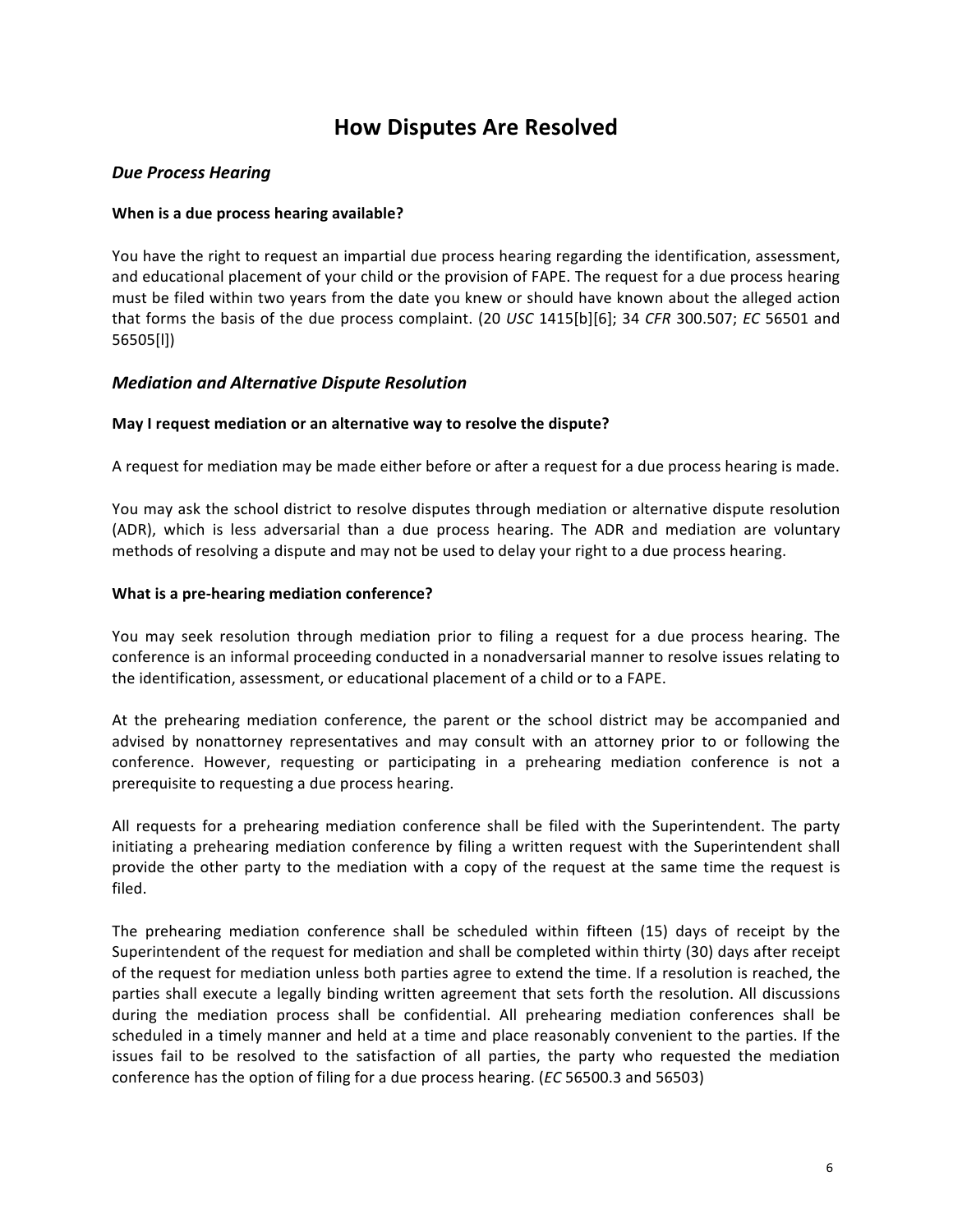## *Due Process Rights*

## **What are my due process rights?**

You have a right to:

- 1. Have a fair and impartial administrative hearing at the state level before a person who is knowledgeable of the laws governing special education and administrative hearings (20 *USC*) 1415[f][1][A], 1415[f][3][A]-[D]; 34 *CFR* 300.511; EC 56501[b][4])
- 2. Be accompanied and advised by an attorney and/or individuals who have knowledge about children with disabilities (*EC* 56505 [e][1])
- 3. Present evidence, written arguments, and oral arguments (*EC* 56505[e][2])
- 4. Confront, cross-examine, and require witnesses to be present (*EC* 56505[e][3])
- 5. Receive a written or, at the option of the parent, an electronic verbatim record of the hearing, including findings of fact and decisions (*EC* 56505[e][4])
- 6. Have your child present at the hearing (*EC* 56501[c][1])
- 7. Have the hearing be open or closed to the public (*EC* 56501[c][2])
- 8. Receive a copy of all documents, including assessments completed by that date and recommendations, and a list of witnesses and their general area of testimony within five (5) business days before a hearing (*EC* 56505[e][7] and 56043[v])
- 9. Be informed by the other parties of the issues and their proposed resolution of the issues at least ten (10) calendar days prior to the hearing (*EC* 56505[e][6])
- 10. Have an interpreter provided (*CCR* 3082[d])
- 11. Request an extension of the hearing timeline (*EC* 56505[f][3])
- 12. Have a mediation conference at any point during the due process hearing (*EC* 56501[b][2]), and
- 13. Receive notice from the other party at least ten days prior to the hearing that the other party intends to be represented by an attorney (*EC* 56507[a]). (20 *USC* 1415[e]; 34 *CFR* 300.506, 300.508, 300.512 and 300.515)

## **Filing a Written Due Process Complaint**

#### How do I request a due process hearing?

You need to file a written request for a due process hearing. You or your representative needs to submit the following information in your request:

- 1. Name of the child
- 2. Address of the residence of the child
- 3. Name of the school the child is attending
- 4. In the case of a homeless child, available contact information for the child and the name of the school the child is attending, and
- 5. A description of the nature of the problem, including facts relating to the problem(s) and a proposed resolution of the problem(s)

Federal and state laws require that either party filing for a due process hearing must provide a copy of the written request to the other party. (20 *USC* 1415[b][7], 1415[c][2]; 34 *CFR* 300.508; *EC* 56502[c][1])

Prior to filing for a due process hearing, the school district shall be provided the opportunity to resolve the matter by convening a resolution session, which is a meeting between the parents and the relevant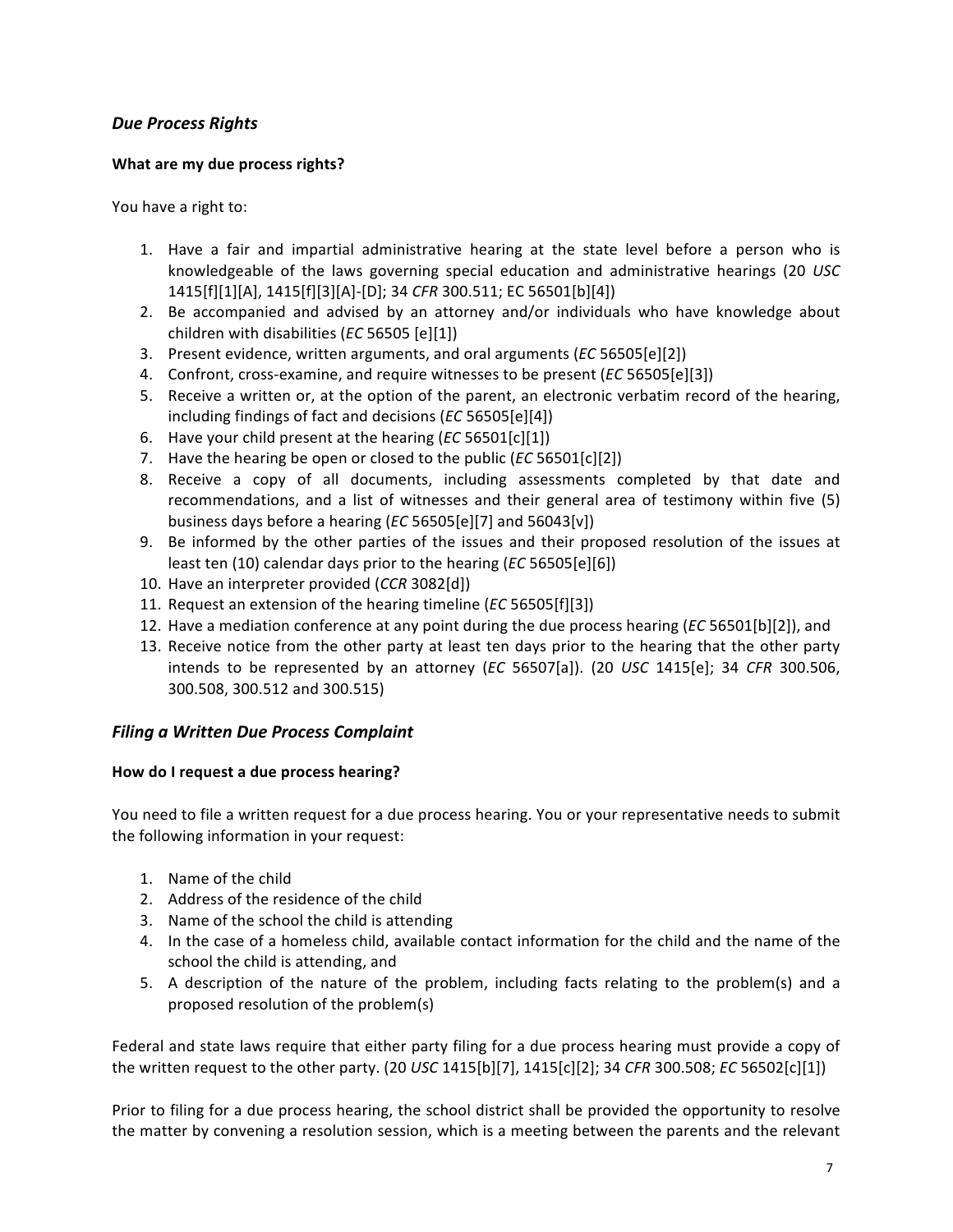members of the IEP team who have specific knowledge of the facts identified in the due process hearing request. (20 *USC* 1415[f][1][B]; 34 *CFR* 300.510)

## What does a resolution session include?

Resolution sessions shall be convened within fifteen (15) days of receiving notice of the parents' due process hearing request. The sessions shall include a representative of the school district who has decision-making authority and not include an attorney of the school district unless the parent is accompanied by an attorney. The parent of the child may discuss the due process hearing issue and the facts that form the basis of the due process hearing request.

The resolution session is not required if the parent and the school district agree in writing to waive the meeting. If the school district has not resolved the due process hearing issue within thirty (30) days, the due process hearing may occur. If a resolution is reached, the parties shall execute a legally binding agreement. (20 *USC* 1415[f][1][B]; 34 *CFR* 300.510)

## Does my child's placement change during the proceedings?

The child involved in any administrative or judicial proceeding must remain in the current educational placement unless you and the school district agree on another arrangement. If you are applying for initial admission of your child to a public school, your child will be placed in a public school program with your consent until all proceedings are completed. (20 *USC* 1415[j]; 34 *CFR* 300.518; *EC* 56505[d])

## **May the decision be appealed?**

The hearing decision is final and binding on both parties. Either party may appeal the hearing decision by filing a civil action in state or federal court within 90 days of the final decision. (20 *USC* 1415[i][2] and [3][A], 1415[I]; 34 *CFR* 300.516; *EC* 56505[h] and [k], *EC* 56043[w])

#### Who pays for my attorneys' fees?

In any action or proceeding regarding the due process hearing, the court, in its discretion, may award reasonable attorneys' fees as part of the costs to you as parent of a child with a disability if you are the prevailing party in the hearing. Reasonable attorneys' fees may also be made following the conclusion of the administrative hearing, with the agreement of the parties. (20 *USC* 1415[i][3][B]–[G]; 34 *CFR* 300.517; *EC* 56507[b])

Fees may be reduced if any of the following conditions prevail:

- 1. The court finds that you unreasonably delayed the final resolution of the controversy
- 2. The attorneys' hourly fees exceed the prevailing rate in the community for similar services by attorneys of reasonably comparable skill, reputation, and experience
- 3. The time spent and legal services provided were excessive, or
- 4. Your attorney did not provide to the school district the appropriate information in the due process request notice.

Attorneys' fees will not be reduced, however, if the court finds that the State or the school district unreasonably delayed the final resolution of the action or proceeding or that there was a violation of this section of law. (20 *USC* 1415[i][3][B]-[G]; 34 *CFR* 300.517)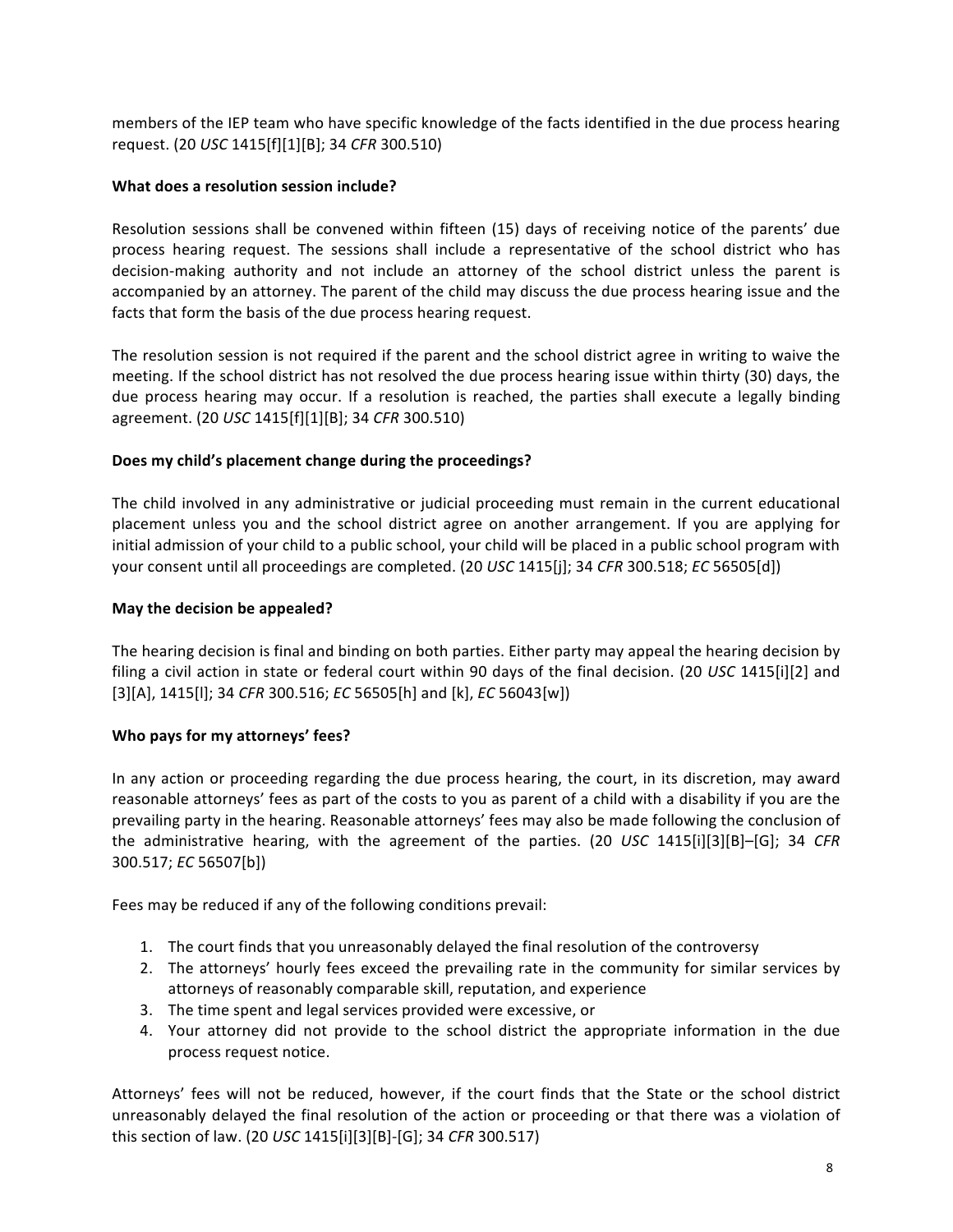Attorneys' fees relating to any meeting of the IEP team may not be awarded unless an IEP team meeting is convened as a result of a due process hearing proceeding or judicial action. Attorneys' fees may also be denied if you reject a reasonable settlement offer made by the district/public agency ten (10) days before the hearing begins and the hearing decision is not more favorable than the offer of settlement. (20 *USC* 1415[i][3][B]–[G]; 34 *CFR* 300.517)

## To obtain more information or to file for mediation or a due process hearing, contact:

Office of Administrative Hearings Attention: Special Education Division 2349 Gateway Oaks Drive, Suite 200 Sacramento, CA 95833-4231 916-263-0880 FAX 916-263-0890

# **School Discipline and Placement Procedures for Students with Disabilities**

## **School Discipline and Alternative Interim Educational Settings**

#### May my child be suspended or expelled?

School personnel may consider any unique circumstances on a case-by-case basis when determining whether a change in placement is appropriate for a child with a disability who violates a code of student conduct from his or her setting to:

- An appropriate interim alternative education setting, another setting, or suspension for not more than ten (10) consecutive school days, and
- Additional removals of not more than ten (10) consecutive school days in the same school year for separate incidents of misconduct

#### **What occurs after a removal of more than ten (10) days?**

After a child with a disability has been removed from his or her current placement for ten (10) school days in the same school year, during any subsequent days of removal the public agency must provide services to enable the child to continue to participate in the general education curriculum and progress toward meeting the goals set out in the child's IEP. Also, a child will receive, as appropriate, a functional behavioral assessment and behavioral intervention services and modifications, which are designed to address the behavior violation so that it does not recur.

If a child exceeds ten (10) days in such a placement, an IEP team meeting must be held to determine whether the child's misconduct is caused by the disability. This IEP team meeting must take place immediately, if possible, or within ten (10) days of the school district's decision to take this type of disciplinary action.

As a parent you will be invited to participate as a member of this IEP team. The school district may be required to develop an assessment plan to address the misconduct or, if your child has a behavior intervention plan, review and modify the plan as necessary.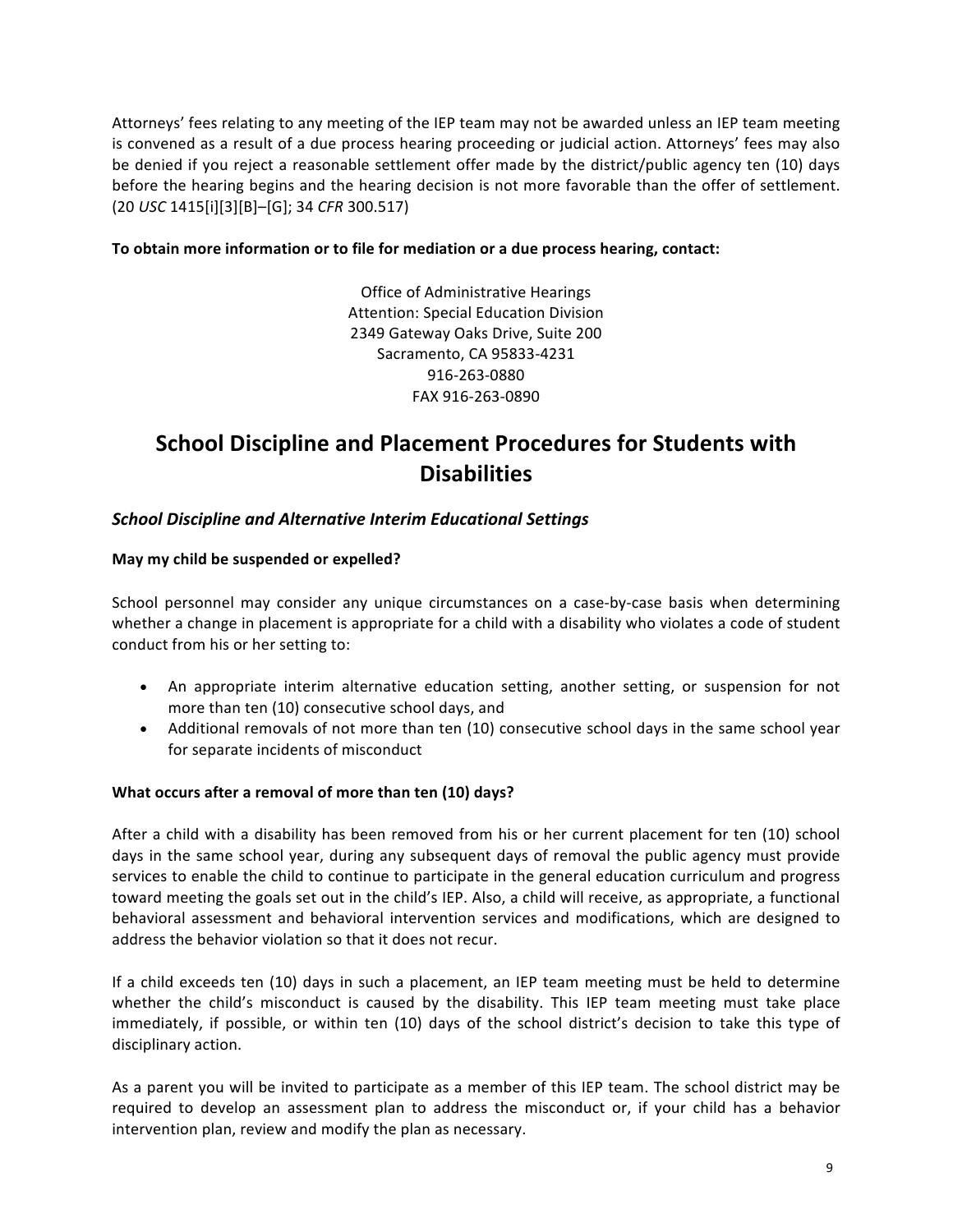#### What happens if the IEP team determines that the misconduct is not caused by the disability?

If the IEP team concludes that the misconduct was not a manifestation of the child's disability, the school district may take disciplinary action, such as expulsion, in the same manner as it would for a child without a disability. (20 *USC* 1415[k][1] and [7]; 34 *CFR* 300.530)

If you disagree with the IEP team's decision, you may request an expedited due process hearing, which must occur within twenty (20) school days of the date on which you requested the hearing. (20 *USC* 1415[k][2]; 34 *CFR* 300.531[c])

Regardless of the setting the school district must continue to provide FAPE for your child. Alternative educational settings must allow the child to continue to participate in the general curriculum and ensure continuation of services and modifications detailed in the IEP. (34 CFR 300.530; *EC* 48915.5[b])

## *Children Attending Private School*

## May students who are parentally placed in private schools participate in publicly funded special **education programs?**

Children who are enrolled by their parents in private schools may participate in publicly funded special education programs. The school district must consult with private schools and with parents to determine the services that will be offered to private school students. Although school districts have a clear responsibility to offer FAPE to students with disabilities, those children, when placed by their parent in private schools, do not have the right to receive some or all of the special education and related services necessary to provide FAPE. (20 *USC* 1415[a][10][A]; 34 *CFR* 300.137 and 300.138; *EC* 56173) 

If a parent of an individual with exceptional needs who previously received special education and related services under the authority of the school district enrolls the child in a private elementary school or secondary school without the consent of or referral by the local educational agency, the school district is not required to provide special education if the district has made FAPE available. A court or a due process hearing officer may require the school district to reimburse the parent or guardian for the cost of special education and the private school only if the court or due process hearing officer finds that the school district had not made FAPE available to the child in a timely manner prior to that enrollment in the private elementary school or secondary school and that the private placement is appropriate. (20 *USC* 1412[a][10][C]; 34 *CFR* 300.148; *EC* 56175) 

#### **When may reimbursement be reduced or denied?**

The court or hearing officer may reduce or deny reimbursement if you did not make your child available for an assessment upon notice from the school district before removing your child from public school. You may also be denied reimbursement if you did not inform the school district that you were rejecting the special education placement proposed by the school district, including stating your concerns and intent to enroll your child in a private school at public expense.

Your notice to the school district must be given either:

• At the most recent IEP team meeting you attended before removing your child from the public school, or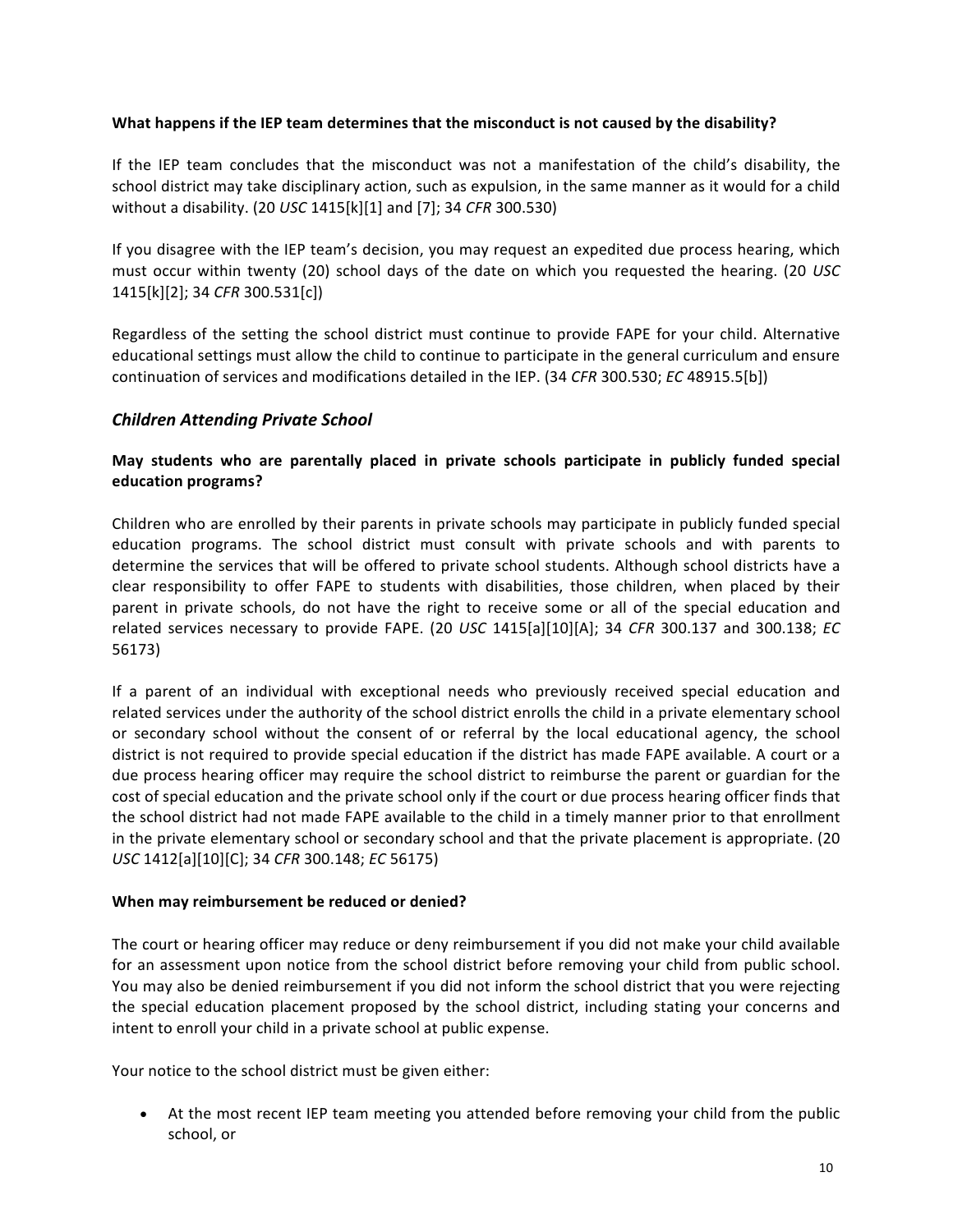• In writing to the school district at least ten (10) business days (including holidays) before removing your child from the public school. (20 *USC* 1412[a][10][C]; 34 *CFR* 300.148; *EC* 56176)

#### **When may reimbursement not be reduced or denied?**

A court or hearing officer must not reduce or deny reimbursement to you if you failed to provide written notice to the school district for any of the following reasons:

- $\bullet$  The school prevented you from providing notice
- You had not received a copy of this Notice of Procedural Safeguards or otherwise been informed of the requirement to notify the district
- Providing notice would likely have resulted in physical harm to your child
- Illiteracy and inability to write in English prevented you from providing notice, or
- Providing notice would likely have resulted in serious emotional harm to your child

#### (20 *USC* 1412[a] [10] [C]; 34 *CFR* 300.148; *EC* 56177)

#### *State Complaint Procedures*

#### **When may I file a state compliance complaint?**

You may file a state compliance complaint when you believe that a school district has violated federal or state special education laws or regulations. Your written complaint must specify at least one alleged violation of federal and state special education laws. The violation must have occurred not more than one year prior to the date the complaint is received by the California Department of Education (CDE). When filing a complaint, you must forward a copy of the complaint to the school district at the same time you file a state compliance complaint with the CDE. (34 CFR 300.151–153; 5 CCR 4600)

Complaints alleging violations of federal and state special education laws or regulations may be mailed to:

> California Department of Education Special Education Division Procedural Safeguards Referral Service 1430 N Street, Suite 2401 Sacramento, CA 95814

For complaints involving issues not covered by federal or state special education laws or regulations, consult your district's uniform complaint procedures.

To obtain more information about dispute resolution, including how to file a complaint, contact the CDE, Special Education Division, Procedural Safeguards Referral Service, by telephone at 800-926-0648; by fax at 916-327-3704; or by visiting the CDE, Special Education Web page.